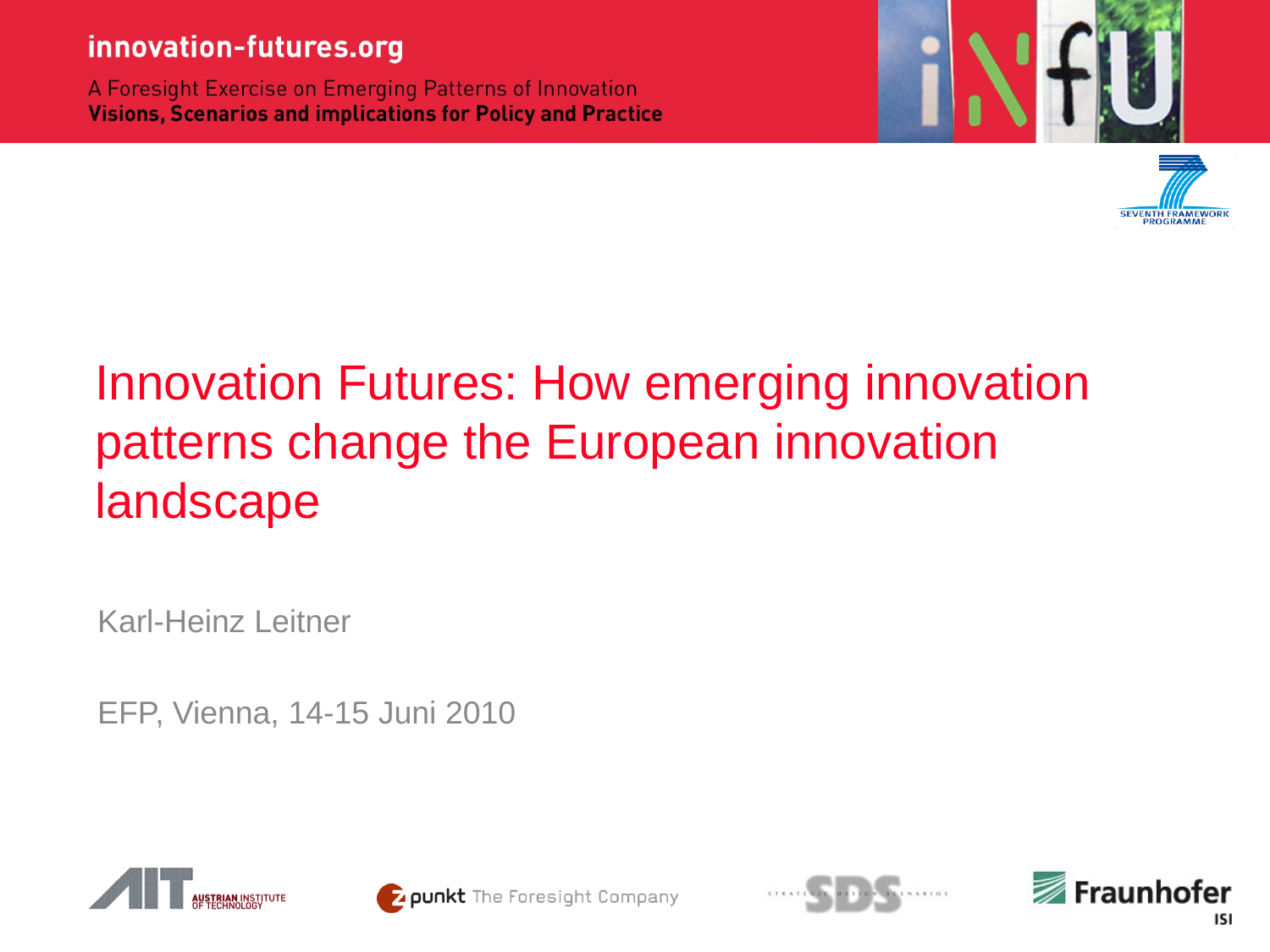## **How will innovation be organised in the future?**

- Although a few radical visions have been discussed and are predicting disruptive change for economy and society there is little systematic exploration of possible future innovation landscapes and their implications for economy and society.
- We are interested in the question how the process of the creation, development and introduction of innovation is changing …
- With "new innovation patterns" we mean novel emerging concepts, ideas and strategies how innovation is organised but also well-known trends, which are of importance in specific industries or areas but may have a larger impact or potential for other areas in the future.
- We have a broad understanding of innovation encompassing also public and social innovation
- Project approach: INFU is a foresight process combining the elements weak signal scanning, scenario development and scenario assessment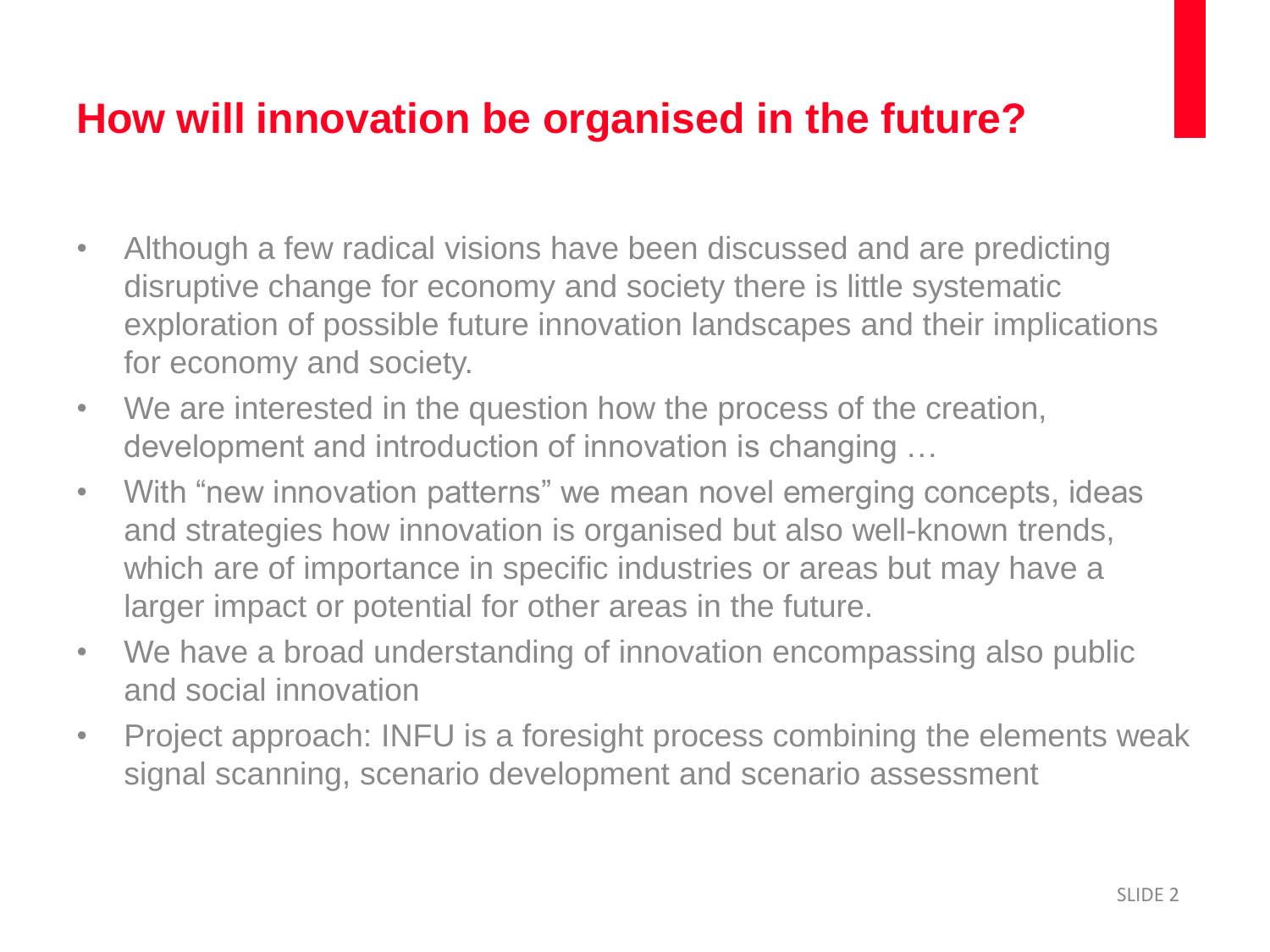# **New Innovation patterns …**

- Academic literature:
	- Open Innovation (Chesbrough)
	- User Innovation (von Hippel)
	- Innovation communities (Tuomi)
	- Crowdsourcing (Howe, Brabham)
	- Personal Fabrication (Gershenfeld)
	- Design Innovation (NESTA, Stoneman, Verganti)

 $\cdots$ 

- Scanning of weak signals:
	- Innovation Culture of the Tata Group
	- 24 hours of Innovation
	- MINATEC Ideas Lab
	- Fully Sponsored Innovation Camp for Young People
	- From Closed Innovation to Top-Secret Innovation
	- Putting the NO to InNOvation

– …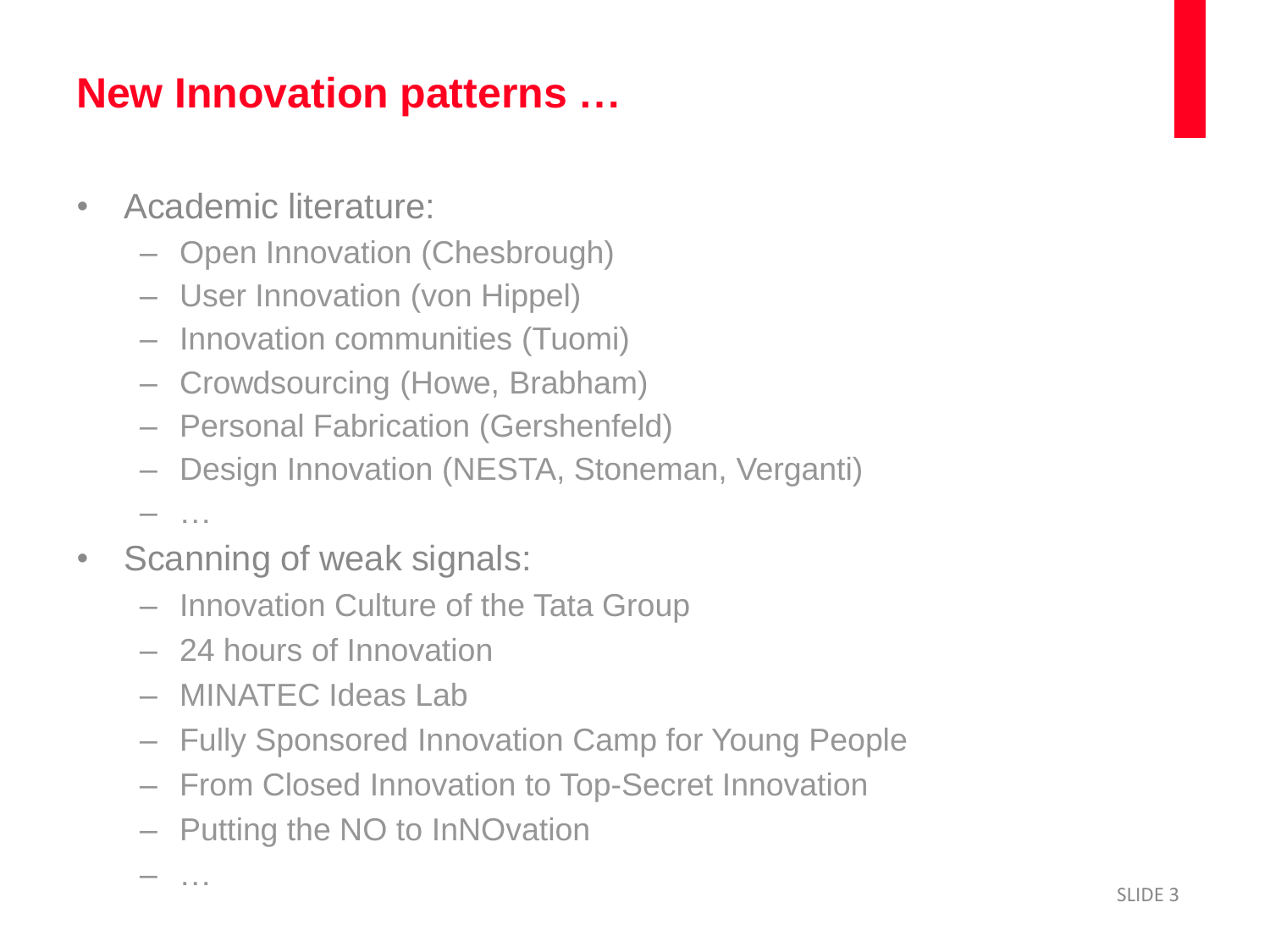

What if open source development becomes an all compassing



**What if innovation fatigue takes over and No-Innovation is envogue?** 



**What if companies externalise innovation to an open innovation marketplace?**



**What if the bulk of innovation were to come from today's emerging markets?**



**What if many innovations would be enjoyed only virtually? 1\_Open Source Society... 2\_Virtual-Only Innovation... 3\_Negotio-Vation... 4\_Innovation on request... 5\_Public Experimentation...**



**What if people innovate together in proper places?** 



**What if companies would collaborate in joint innovation places?**



**16\_Relocated Innovation... 17\_Waste-based Innovation... 18\_Laboratory Stores... 19\_City driven Innovation...**

hat if the principle of "Waste e  $d"$ "cradle to cradle" would be **adopted?** 



**What if innovation becomes publicly negotiated?**



**What if innovation is directed at population living in poverty? 6\_No-innovation... 7\_Innocamps... 8\_90% Innovation... 9\_CIY Create It Yourself... 10\_Innovation Imperative...**



**What if companies use digital systems to randomly create and test innovation?**



**What if stores were to become laboratori** where companies and customers co-deve **innovations?** 



**What if companies generate innovations from user communities?**



**What if people produce products themselves in fabrication laboratories ?**



**11\_Innovation Marketplace... 12\_Innovation Campus... 13\_Darwin's Innovation... 14\_Web-Extracted Innovation... 15\_Innovation meets Education...**

**What if we scan the internet for ideas and automatically pick the best ones?**



**What if cities became stronger actors in the field of innovation?**



**What if experimentation would be at the core of innovation?**



**What if the emphasis on innovation spreads to all workplaces?**



**What if innovation skills would be on the education agenda of kindergarden?**

> Source: Jegou et al. (2010)